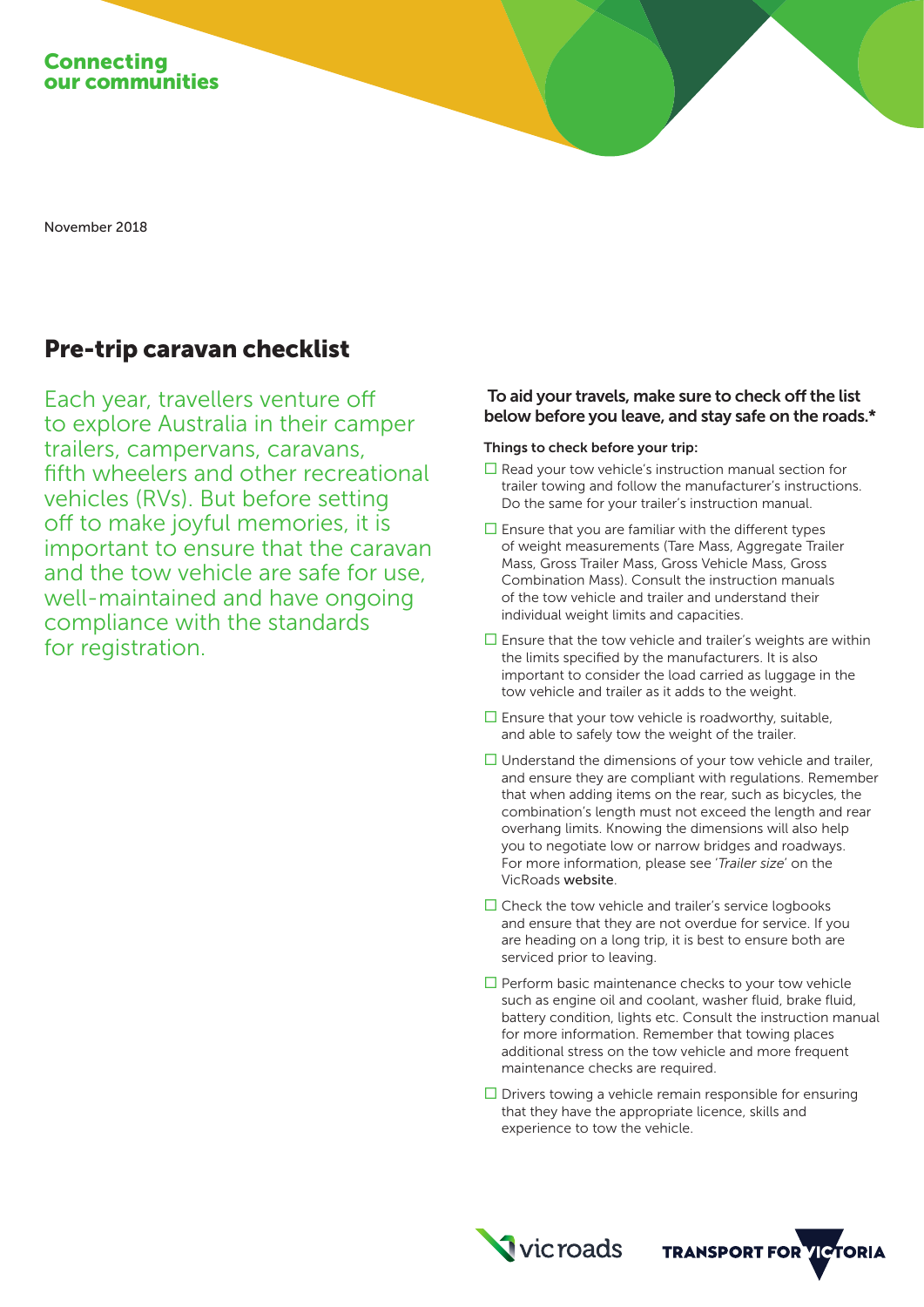$\square$  Inspect all tow vehicle's and trailer's tyres carefully. When towing heavily loaded trailers, the tow vehicle tyre pressures should be increased to the level recommended in the instruction manual or on the tyre placard. If in doubt, contact a tyre specialist.

Remember that tyres have a limited life:

- ∞ 6-year-old tyres—All tyres (including spare tyres) manufactured more than six (6) years ago should be inspected for signs of age and deterioration by a tyre specialist.
- 10-year-old tyres— All tyres (including spare tyres) manufactured more than ten (10) years ago should be replaced with new tyres, even if they appear to be usable from their external appearance and if the tread depth has not reached the minimum wear depth.
- $\square$  Check the tow vehicle's and trailer's wheel nuts. Use a torque wrench to ensure that they have been tightened to the torque specified by the manufacturer in the instruction manual.
- $\square$  Ensure that gas appliances and equipment are serviced according to the regular intervals detailed by the manufacturer. Refer to your product information booklets or an appropriate service and repair company. Remember that gas bottles have a 10-year life.
- $\Box$  Check that smoke alarms, fire extinguishers, and fire blankets are in working order and are easily accessible. An escape route clear of obstructions should also be planned in the event of an emergency.
- $\square$  Ensure the coupling socket and ball match in size, have been tightened to ensure a proper fit, and that the connection is not loose. Also ensure that the locking mechanism is engaged.
- $\Box$  Check that the safety chains are correctly connected to the drawbar attachment points.
- $\square$  Ensure that the safety chain size and minimum breaking load has been appropriately selected according to the aggregate trailer mass and that the drawbar attachment points can withstand the specified breaking loads of each chain.
- $\Box$  In the instance that two chains are in use, ensure that they are crossed under the drawbar before being attached to the tow vehicle – this provides enhanced trailer directional control and prevents the front of the drawbar from hitting the road if the coupling disconnects.
- $\square$  Check the reflectors, left and right indicators, stop lights, tail lights, parking lights and all other light connections. If fitted, check front and rear end outline markers and side clearance lights. Ensure that they are all in working order. If possible, check if lights are working with a fellow traveller. Carry spare globes.
- $\square$  Ensure that the trailer's lights, reflectors and number plate are clearly visible and not obstructed.
- $\square$  When using over-run brake actuation, after reversing, ensure that the reversing catch is disengaged and that the trailer coupling is lubricated and set to 'travel' or 'in use' position.
- $\Box$  At the start of the trip, be cautious when first applying the brakes. Gradually increase the pressure applied to the brake pedal to check that the brakes are working properly. If necessary, use the electric brake control knob to adjust the braking force to suit the trailer's load. If you notice any unusual behaviour, ask a qualified mechanic to test them for you.
- $\square$  Secure all loads properly and ensure that there are no loose items in the trailer, including internal equipment which may move during travel.
- $\square$  Ensure that gas cylinders, spare wheels, bumper bars, stone shields and other items are properly secured.
- $\square$  Stow away the roll-out awning and lock it in the travel position.
- $\square$  Close and lock roof hatches, windows and doors.
- $\Box$  If towing a camper or pop-top trailer, ensure that the roof is locked securely.
- $\square$  Ensure that the gas cylinders are turned off and that the refrigerator door is locked.
- $\Box$  Adjust the rear vision mirrors to have a clear view of the road to the rear of the vehicle combination.
- $\Box$  If you can't have an adequate view of the road using only the tow vehicle's side mirrors, use extension mirrors. Ensure that the extension mirrors are not wider than required and that they are removed when not towing.
- $\Box$  Remove the jockey wheel from its clamp and store it in the luggage compartment or in the trailer. If using a swivel mount jockey wheel, lock it in the travelling position.
- $\Box$  Check that the front and rear corner stabilisers ('steadies') are in the travel position.
- $\square$  Ensure that the trailer handbrake has been correctly released.
- $\square$  Check that the electrical cord has been disconnected and stored away.
- $\square$  Check that the TV antenna is in the travel position. Inspect for loose fixtures.
- $\Box$  If fitted, ensure the breakaway device battery is charged and operating and that the connecting cable is attached to the chassis of the tow vehicle. The breakaway device will engage the brakes in case the trailer disconnects from the tow vehicle.